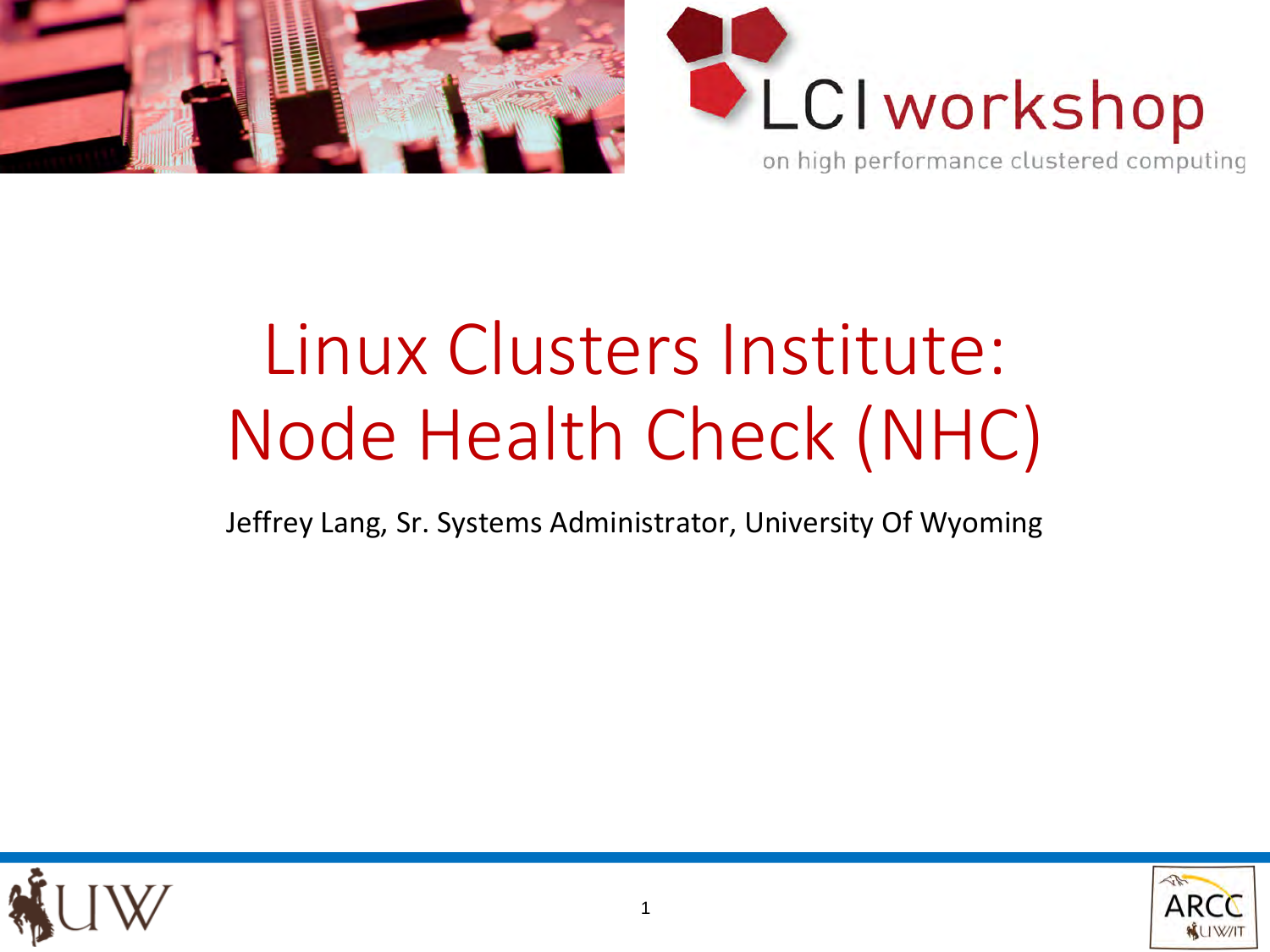

## What is NHC?

- NHC is a tool for determining the health status of a node.
	- Node misconfiguration
	- Failure situations
	- Hardware failures
- NHC can mark "unhealthy" nodes offline so jobs don't fail
- NHC helps to increase the reliability and throughput of jobs run on a cluster
- NHC has one function, to verify that a node is healthy to run a new job!
	- We don't want any dazed and confused nodes that appear to still be working



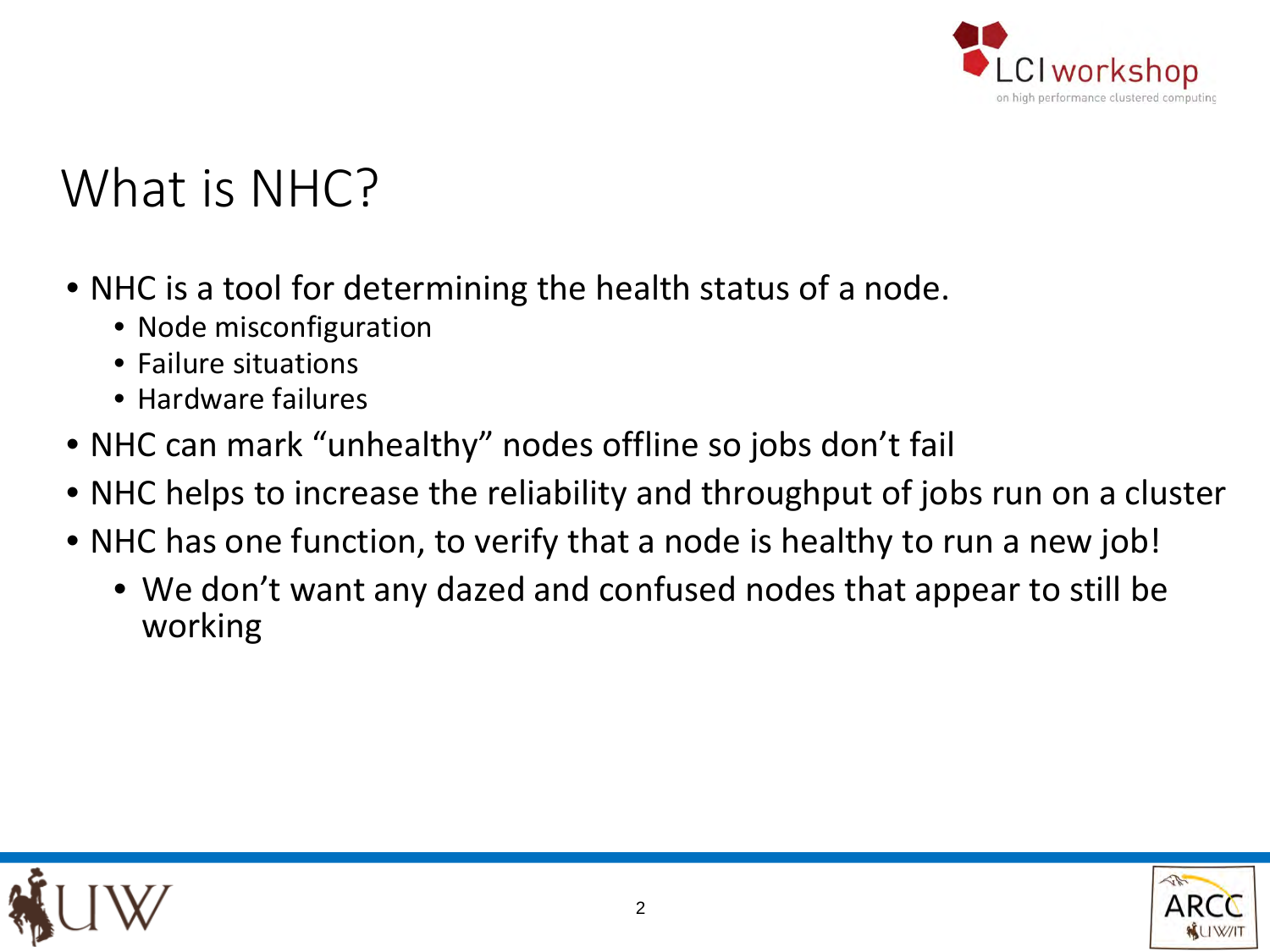

## Why NHC?

- NHC provides a framework for node monitoring
	- Get away from home grown scripts, which are not always portable or reliable.
	- Administration issues
- There are a large number of built-in checks. (check the website for them: https://github.com/mej/nhc#built-in-checks)
- Lawrence Berkeley National Laboratory (LBNL) Design Goals
	- Reliable
	- Flexible
	- Extensible
	- Should be fast
	- Code should be reusable and easy to port



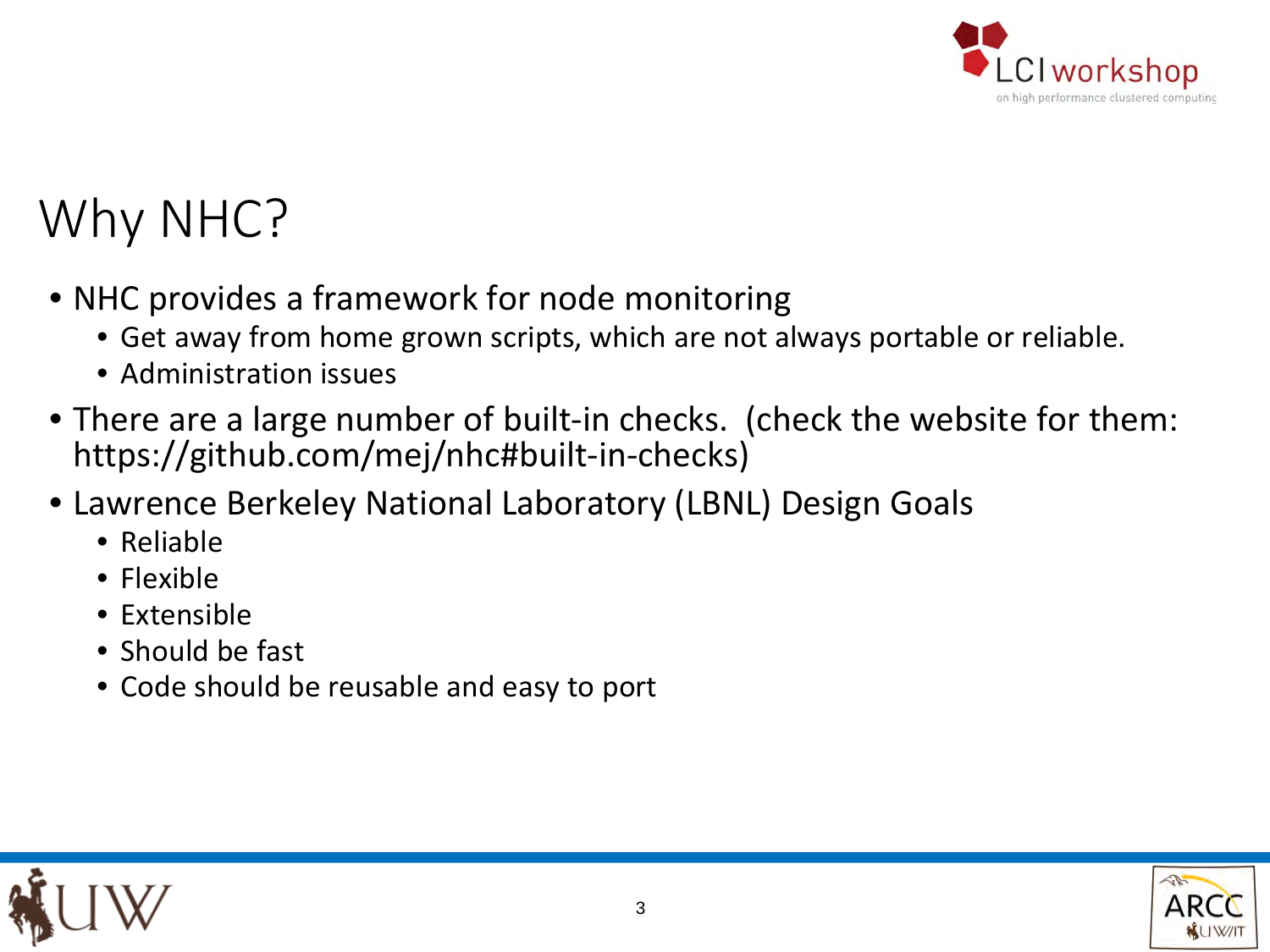

## Using NHC?

- Using NHC
	- From the command line
	- As an addition to the job scheduler, i.e. Slurm, PbsPro, LSF
	- As a cron job on a node
- Checks are based on node name
	- Matching checks are run
	- If a check fails, NHC exits
		- Prints a message with information about which check failed and why
		- If run from a job scheduler, can mark the node offline
	- Can log failure(s) to syslog



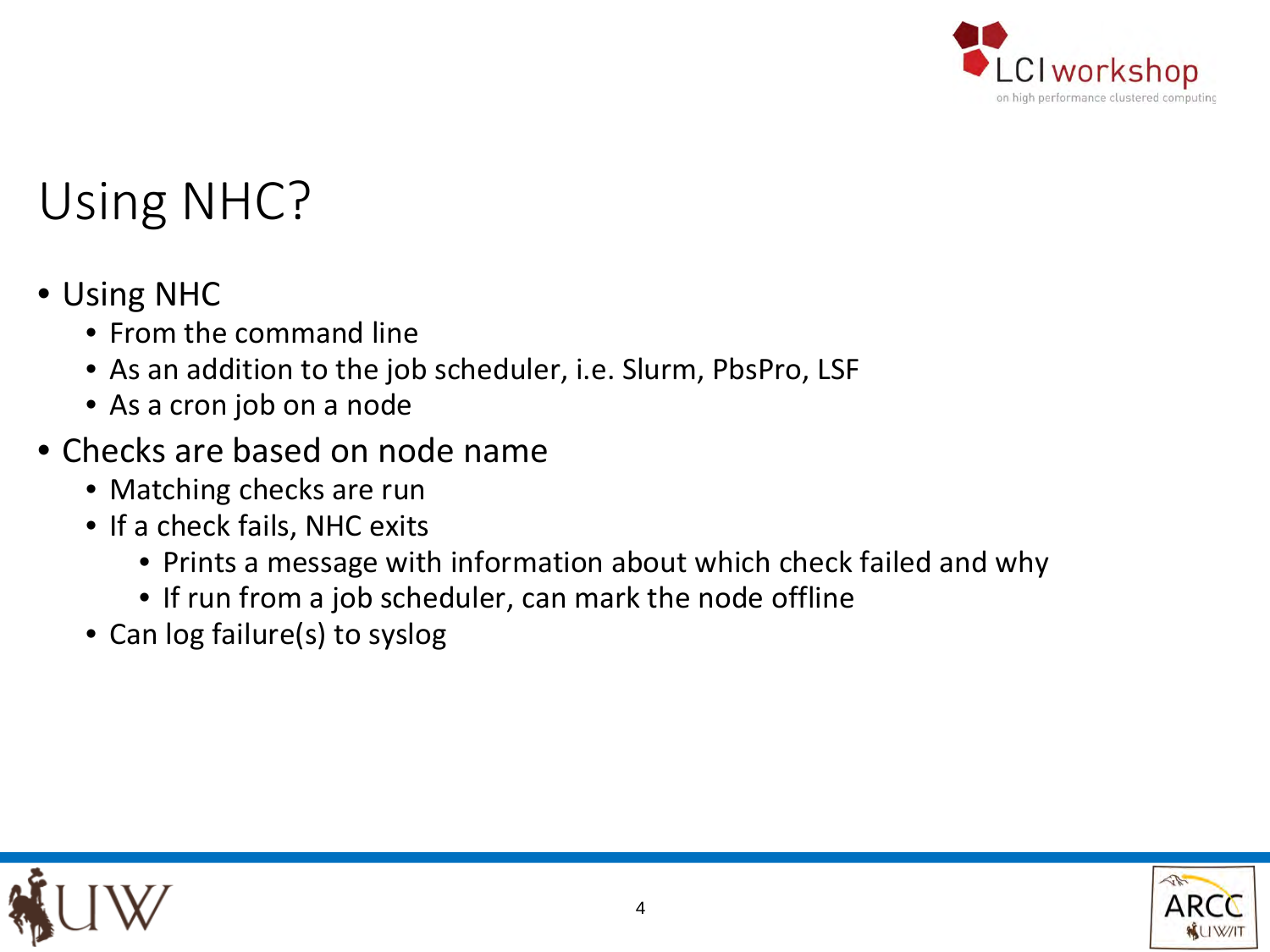

## Installing NHC on a node

- You can download RPM's from the hosting Github site
	- NHC is installed into the OS standard paths
		- /usr/sbin/nhc (the NHC command)
		- /etc/nhc
		- /usr/libexec/nhc
	- Default configuration files will be installed in /etc/nhc
- You can also download the source and build the code locally
	- ./configure --prefix=/usr --sysconfdir=/etc --libexecdir=/usr/libexec
	- make test
	- make install



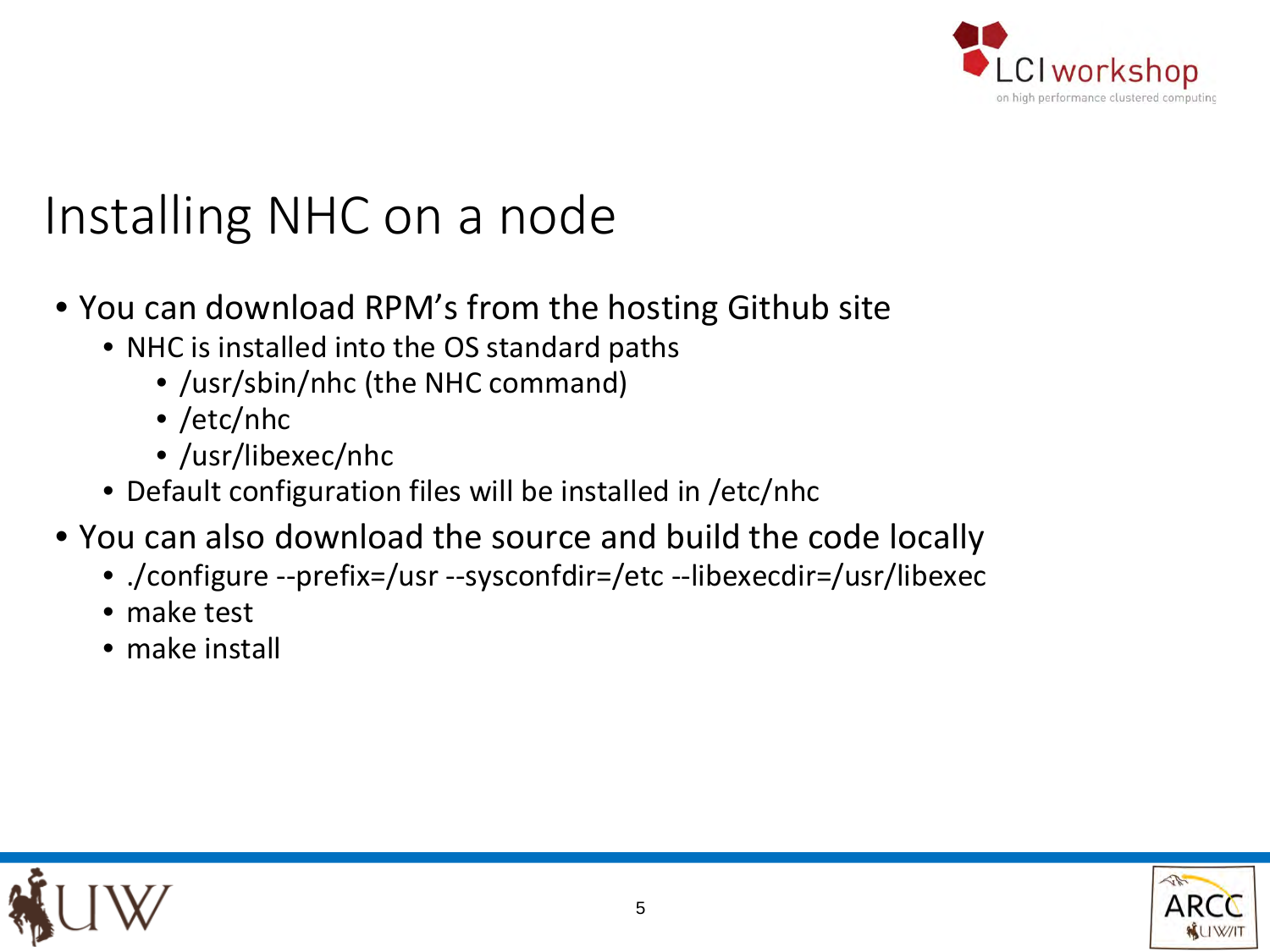

#### Testing NHC

- If you install from source, you can run a verification test suite
	- Run "make test"
	- Once you make changes to the config files it's best to run the health checks
		- Run "/usr/sbin/nhc"
	- When you are satisfied with the results you can add it to your job scheduler



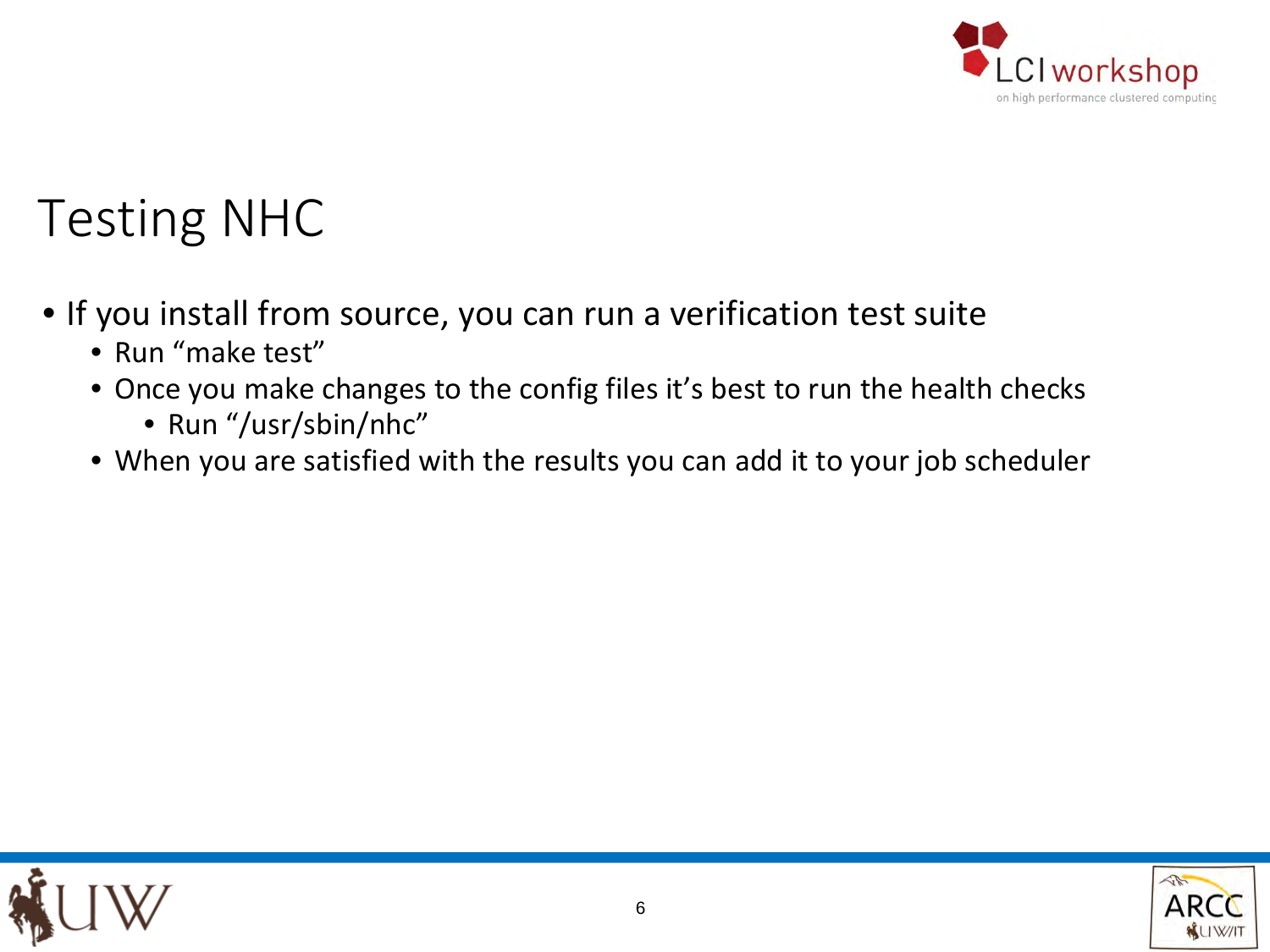

## Configuring NHC

- NHC uses a configuration file "/etc/nhc/nhc.conf"
- Simple configuration
	- Default configuration file has multiple sections, broken down by
		- Configuration variables
		- Hardware checks
		- filesystems checks
		- Process checks
		- Scheduler checks
		- Other check, i.e. none of the above areas
- In the default configuration file most of the checks are commented out
- NHC uses scripts to handle failure check functions found in "/etc/nhc/scripts"
- Users can add their own checks to NHC (not covered here, but checkout the website)
- User can auto generate the config file using "/etc/nhc-genconf" command



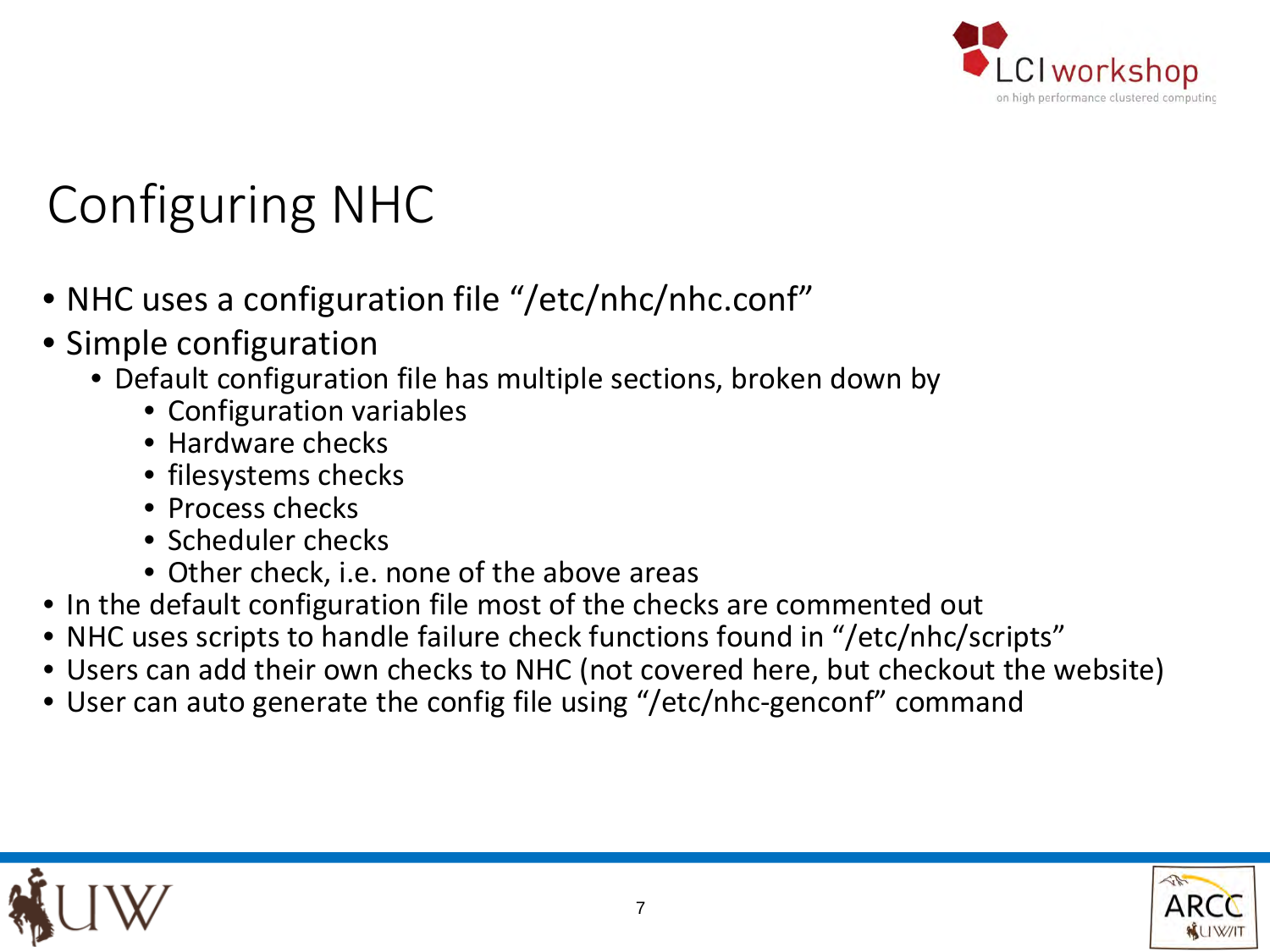

## Configuration Example

#######################################################################

###

### Filesystem checks

###

# All nodes should have their root filesystem mounted read/write.

 $*$  || check fs mount rw -f /

# Assert that /tmp is a mounted filesystem of type "tmpfs."

# \* || check\_fs\_mount\_rw -t tmpfs -f /tmp

# Controlling TTYs are a good thing!

# \* || check fs\_mount\_rw -t devpts -s '/(none|devpts)/' -f /dev/pts

# Make sure the root filesystem doesn't get too full.

# \* || check\_fs\_free / 3%

# Free inodes are also important.

# \* || check fs ifree / 1k

# The following illustrates how to assert an NFSv3 mount (or any other specific mount option).

# \* || check\_fs\_mount -s bluearc0:/home -t nfs -o '/(^|,)vers=3(,|\$)/' -f /home



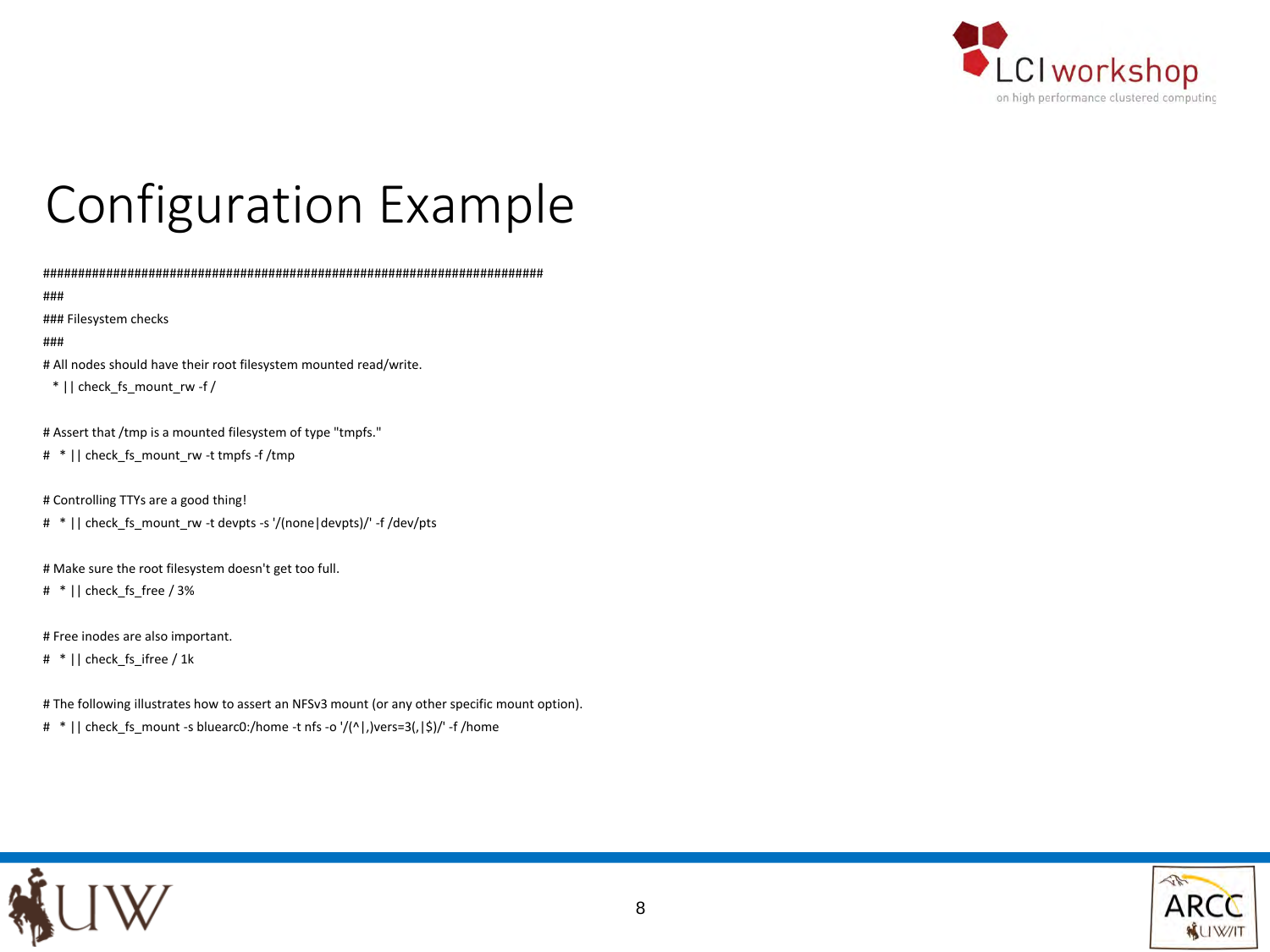

## Intregration with Job schedulers

- Torque
	- Add the following lines to your pbs\_mom config files \$node\_check\_script /usr/sbin/nhc \$node\_check\_interval 5,jobstart,jobend \$down\_on\_error 1

This will run NHC every five minutes and at job start and job end, makring the node offline if NHC fails a check

- You will need to enable "operator" access on each node qmgr –c "set server operators += root@\*"
- NHC will add a note indicating the failure. Once the failure has been corrected the note will be remove.